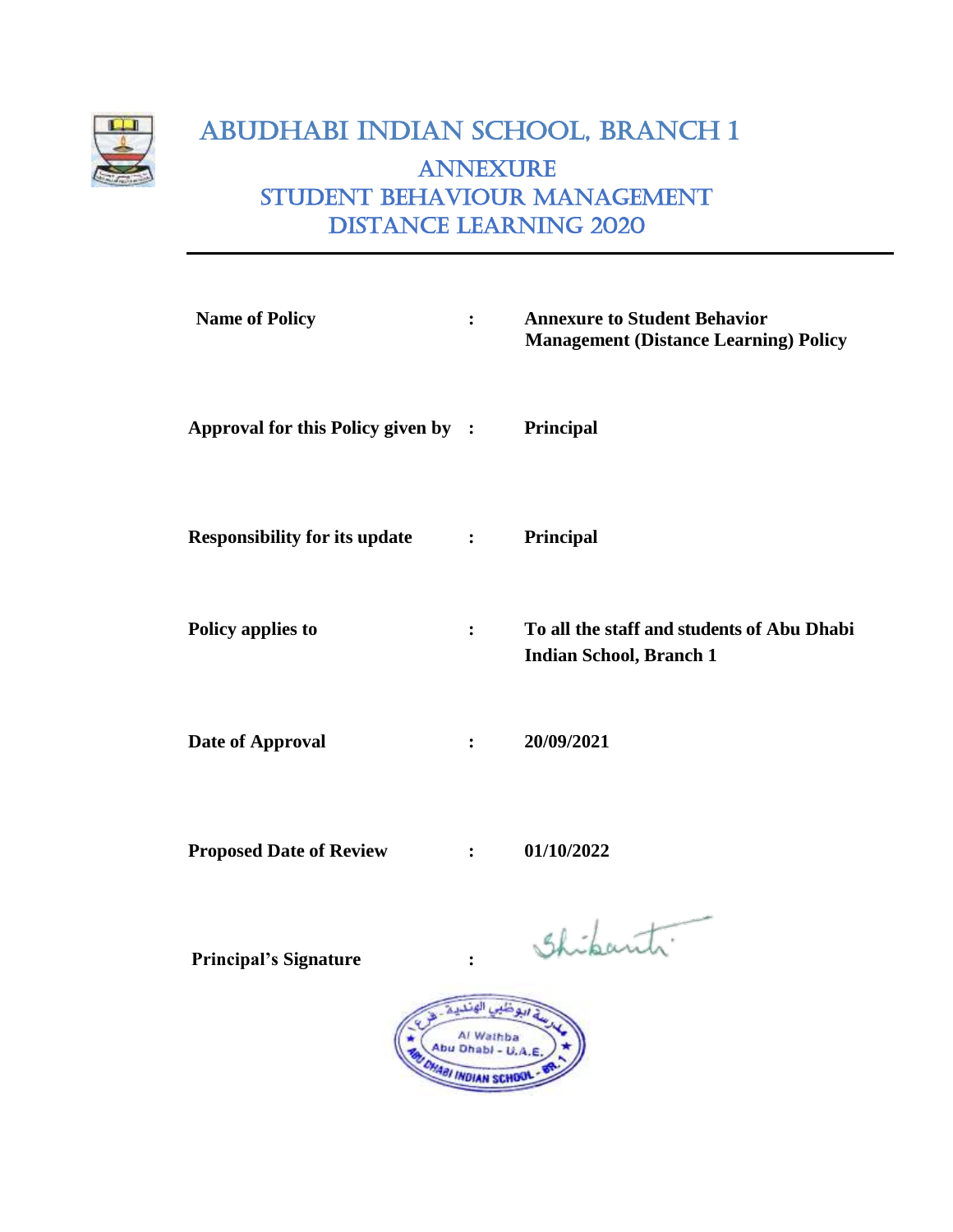## **Annexure Student Behaviour Management Distance Learning 2020**

## **Introduction**

The reasons for implementing the distance education system are:

- 1. Enabling all students to learn
- 2. Overcoming the time barrier
- 3. Overcoming geographical impediments
- 4. Utilising qualified educational capacities
- 5. Employing modern technology in the educational process

6. Reducing student pressure on educational institutions in times of crisis, so as not to affect students' learning negatively.

In terms of this initiative being innovative and supportive of the United Arab Emirates' pioneering role in educational initiatives and to achieve commitment and disciplinary behaviour for students and for the stability of the programme, guidelines and instructions have been extracted and developed from the Student Behaviour Management Policy in line with this initiative, which will help in its success and achieve continuity for the academic year and the educational process.

#### **Objectives**

1. To promote positive behaviour and take self and public responsibility among students within the school community.

2. To create an appropriate educational environment for the success and enhancement of the Distance Learning Initiative based on the integration and continuity of education in facing crises and natural disasters.

3. To apply the principle and culture of reinforcement, encouragement and permanent care to the educational community to reduce behavioural offences Student Behaviour Management – Distance Learning outside the walls of the school (Distance Learning) with the best possible educational means.

4. To provide a controlled reference that defines the rules, standards, and procedures to be invoked to deal with students' behaviour in a way that ensures compliance with school values and systems through changing and emerging conditions.

## **Definitions**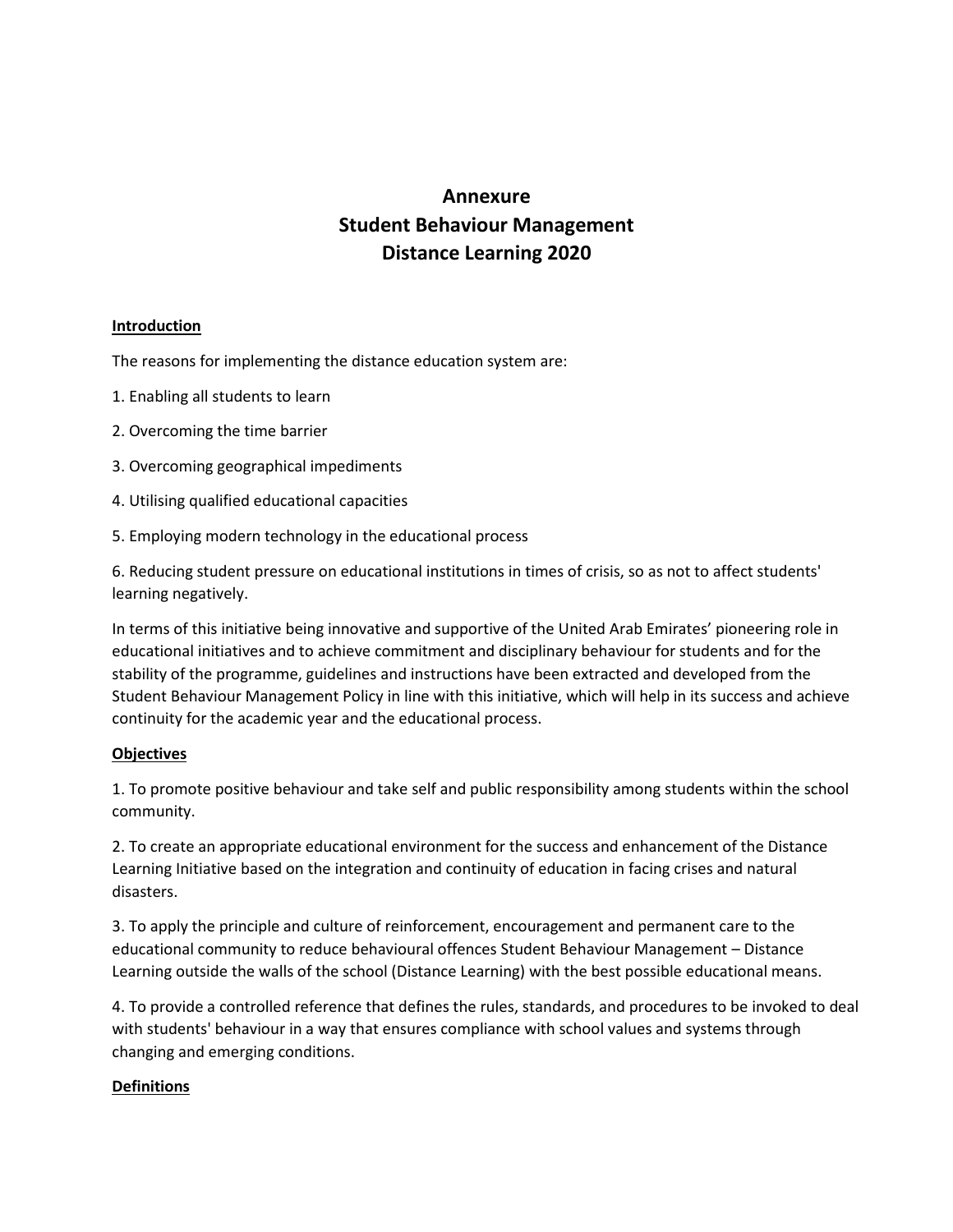• **Distance Learning:** A method of self-learning which employs the use of modern technology and leads to the strengthening of the open and continuing education system.

• **Student Behaviour Management:** A set of procedures to help control student behaviour when learning remotely.

• **Behaviour Management Committee:** One of the school management committees responsible for discussing students' problems in terms of educational and behavioural aspects and taking appropriate actions regarding these in accordance with the provisions of the policy.

• **Educational Environment (Virtual School):** The educational community work environment with its physical, social, human, psychological and virtual elements (Distance Learning Environment), using electronic platforms via the Internet.

• **Behaviour:** Every statement made, and act, practice, or activity done by students through their interaction with the educational environment surrounding them.

• **Absence:** Missing class (distance learning environment) for one or more days, or part of the school day or more, both excused and unexcused.

• **Offences:** Any student behaviour that is not consistent with expectations, which has a negative impact on the student, others and the educational environment.

• **Bullying:** Any frequent form of intentional psychological, physical, verbal, electronic, or digital abuse or intimidation, or threat by a student or group of students toward one or more students or towards school staff.

• **Cyberbullying:** Using the means of communication and information technology to insult, use profanity towards, threaten with violence, slander, or blackmail someone.

• **Technical Offences:** Any act committed, including unlawful entry, to threaten or blackmail a person, prejudice his/her private life, defame or harm him/her, access or delete his/her private data, or produce anything that might undermine public order or religious values.

• **Electronic Devices:** Any electronic, magnetic, optical, electrochemical, or other tool used to process and/or store electronic data, or perform logical and mathematical operations, by any means of connection, direct or otherwise, which allows this device to store electronic information or communicate with others.

• **Communication Channels:** Any means of communication between the school system, sectors, educational councils and parents. This may include phone calls, emails, SMS messages, social networks and channels, and smart notices and alerts via smart applications from the Ministry of Education.

• **Digital Citizenship:** A set of digital controls and standards, and their evaluation, which help optimise the use of digital resources to help move towards protecting the benefits of others from potential risks through early awareness.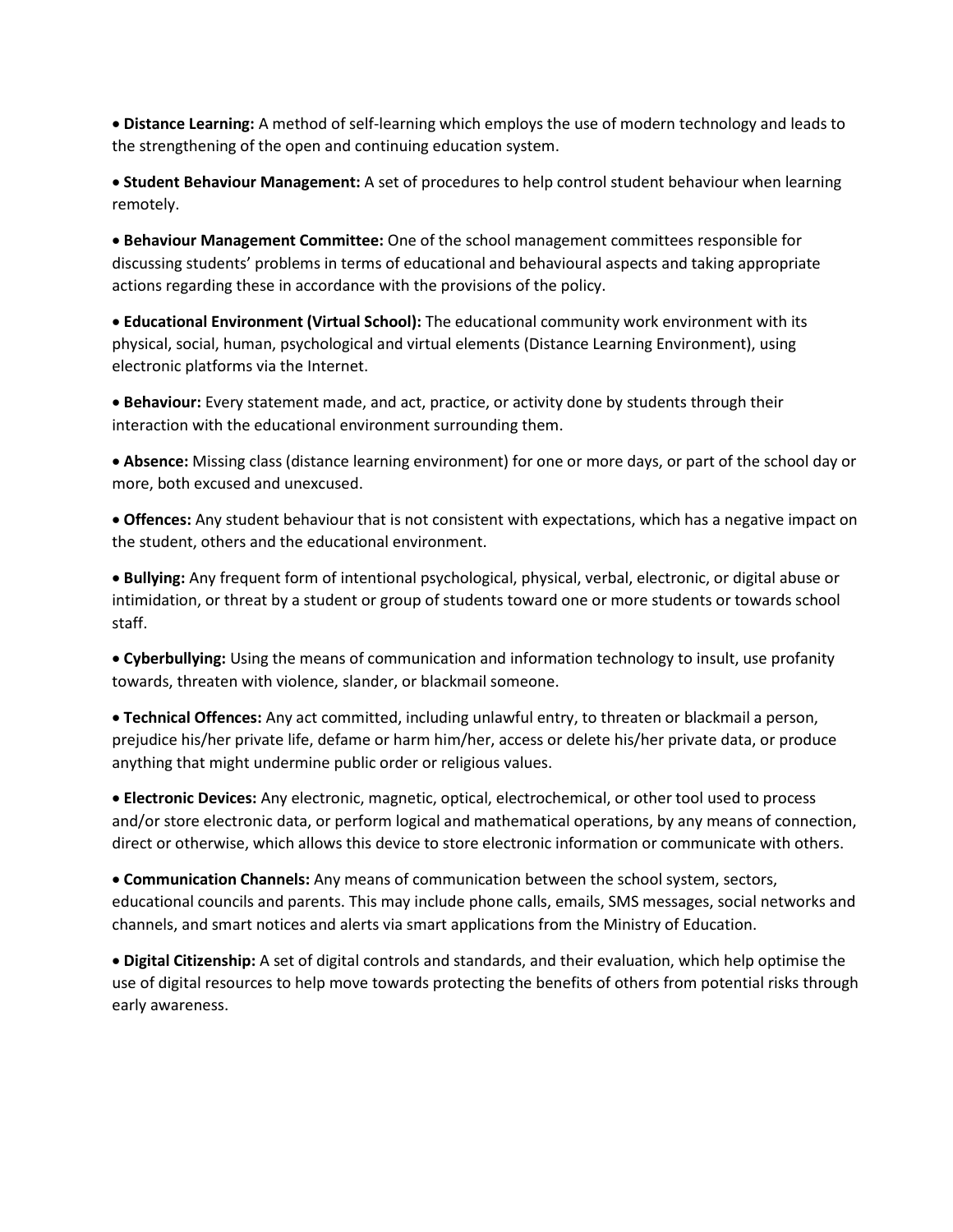# • Offences and Behaviours in the Virtual School (Distance Education):

| 1 <sup>st</sup> Degree Offences                                                          | <b>Minor Behavioural Offences</b>                                                                                                            |
|------------------------------------------------------------------------------------------|----------------------------------------------------------------------------------------------------------------------------------------------|
| (Simple)                                                                                 | (Distance Learning)                                                                                                                          |
| Repeated tardiness without an                                                            | • A delay of (10) minutes or more from the                                                                                                   |
| 1.2                                                                                      | beginning of a distance learning class when                                                                                                  |
| acceptable excuse.                                                                       | broadcasting live without an acceptable excuse.                                                                                              |
| Non-compliance with the school<br>1.3<br>uniform policy without an acceptable<br>excuse. | Wearing clothes that violate public decency and<br>morals while attending the period when<br>broadcasting the distance learning period live. |
| 1.6 Failure to follow the rules of positive                                              | Private conversations or discourse that are not                                                                                              |
| behaviour inside and outside the class, such                                             | related to study and hinder the course of the                                                                                                |
| as remaining calm and maintaining                                                        | lesson during the live broadcasting of the                                                                                                   |
| discipline during the period, and making                                                 | distance learning period.                                                                                                                    |
| inappropriate sounds inside and outside the                                              | Ridiculing the teacher or a colleague during the                                                                                             |
| class.                                                                                   | distance learning period.                                                                                                                    |
| 1.8 Eating during periods.                                                               | Eating while attending a distance learning                                                                                                   |

|                                                                                                                                                   | period.                                                                                                                                                                                                                                                                                                                                                                                                           |
|---------------------------------------------------------------------------------------------------------------------------------------------------|-------------------------------------------------------------------------------------------------------------------------------------------------------------------------------------------------------------------------------------------------------------------------------------------------------------------------------------------------------------------------------------------------------------------|
| $1.10$   Misuse of electronic devices such as<br>a tablet and others during the period,<br>including electronic games and headphones<br>in class. | · Adding any unauthorized program, including<br>programs that are shared and free programs.<br>Using the microphone feature, camera or chat<br>without prior permission from the teacher.<br>Playing games (except with the express<br>$\bullet$<br>permission of the teacher because it is an<br>educational necessity linked to the lesson.)<br>Misusing rights and tools available through<br>Microsoft Teams. |
| 2 <sup>nd</sup> Degree Offences                                                                                                                   | <b>Medium Severity Behavioural Offences</b>                                                                                                                                                                                                                                                                                                                                                                       |
| (Medium Severity)                                                                                                                                 | (Distance Learning)                                                                                                                                                                                                                                                                                                                                                                                               |
| Absence from school without an<br>2.1<br>acceptable excuse at any time.                                                                           | • Absence from a single school day (via distance<br>learning) without an acceptable excuse.                                                                                                                                                                                                                                                                                                                       |
| 2.4<br>Incitement to fight, threaten or<br>intimidate classmates.                                                                                 | Inciting students not to attend periods,<br>threatening or intimidating them, and not<br>attending periods in distance learning platforms.<br>• Creating quarrels between students, whether<br>visual or written, by broadcasting via<br>and asynchronous<br>synchronous<br>distance<br>learning platforms.<br>• Not responding to the rules governing the<br>course of lessons.                                  |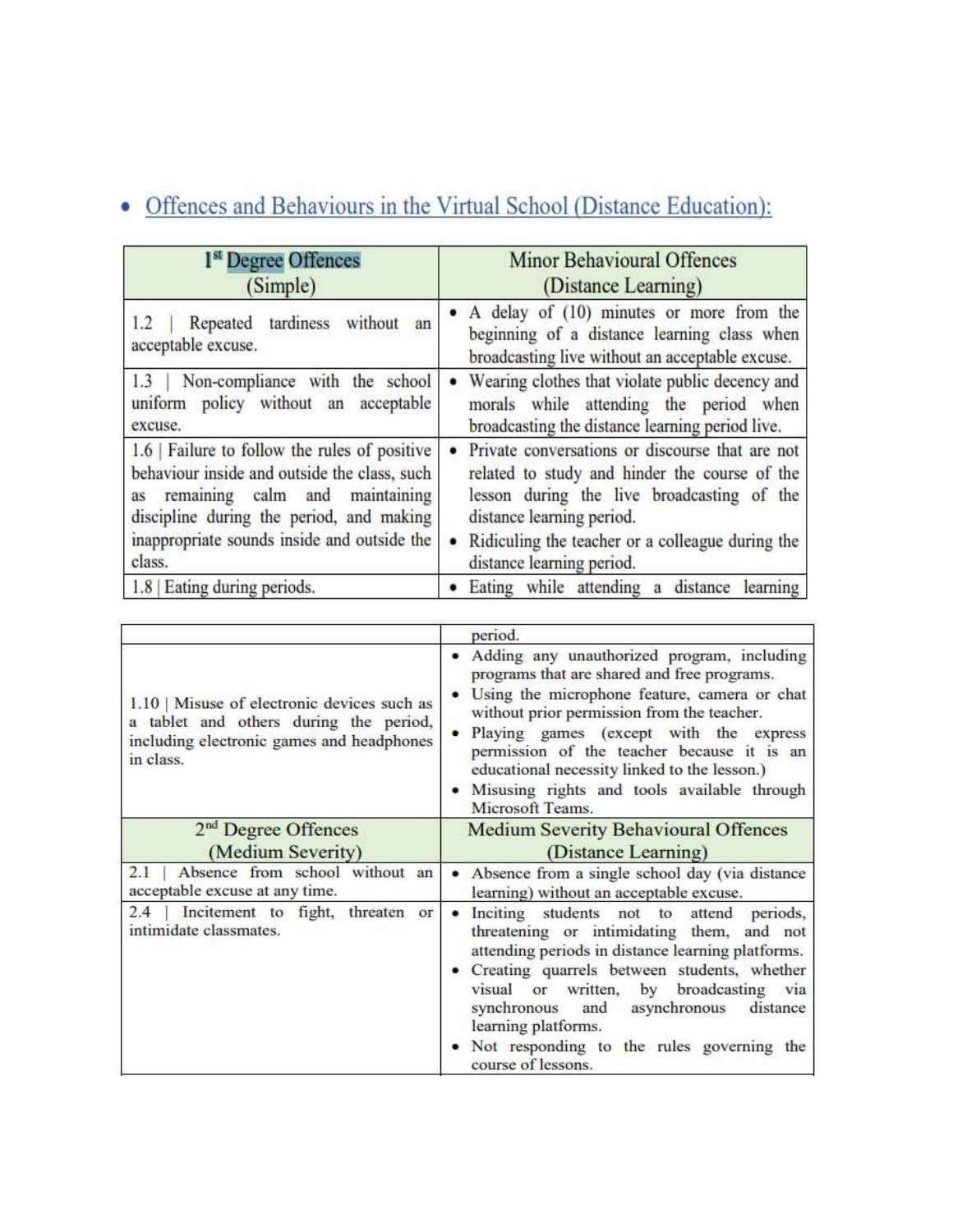| 2.7<br>Misusing<br>of<br>means<br>any<br>communication.                | Misusing ministerial computers during or after<br>the completion of distance education periods.<br>• Engaging in audio and video communication<br>with the rest of the students for non-educational<br>purposes after the end of the official period<br>time, be it on or off school premises.<br>· Using e-mail or social media to reveal<br>information of a personal nature.<br>Removing the teacher or students from the<br>group that leads to blocking the course of the<br>lesson, teacher's work and other students' rights. |
|------------------------------------------------------------------------|--------------------------------------------------------------------------------------------------------------------------------------------------------------------------------------------------------------------------------------------------------------------------------------------------------------------------------------------------------------------------------------------------------------------------------------------------------------------------------------------------------------------------------------|
| 2.8   Verbal abuse or insulting students,<br>staff or school guests.   | Using profanity, racial slurs, or other language<br>(text, sound, or hint) that may be offensive to<br>any other user.<br>Abusing or insulting official visitors during<br>periods during the live broadcast.                                                                                                                                                                                                                                                                                                                        |
| 2.9   Smoking on campus and/or possession<br>of smoking paraphernalia. | Smoking while attending the distance learning<br>٠<br>period or possessing any smoking paraphernalia<br>while attending the period.                                                                                                                                                                                                                                                                                                                                                                                                  |

| 3 <sup>rd</sup> Degree Offences<br>(Serious) | <b>Serious Behavioural Offences</b><br>(Distance Learning)                                                                                   |
|----------------------------------------------|----------------------------------------------------------------------------------------------------------------------------------------------|
| 3.1   Bullying of various kinds and forms.   | · Using the initiative's communication and<br>information technology to insult, curse, threaten<br>with violence, slander, or blackmail in a |
|                                              | deliberate and repeated manner via any digital<br>platform.                                                                                  |

| schoolmates and/or personnel on social<br>media.                                   | bulletins within the distance education initiative<br>and posting information about teachers and<br>students without permission.<br>Posting about the initiative through social<br>media.<br>Divulging other students' personal information,<br>including home addresses and phone numbers. |
|------------------------------------------------------------------------------------|---------------------------------------------------------------------------------------------------------------------------------------------------------------------------------------------------------------------------------------------------------------------------------------------|
| Impersonating others in school<br>3.5<br>transactions or forging school documents. | Searching for information, obtaining specific<br>copies, or modifying files and other data, or<br>passwords belonging to other users on the<br>network.                                                                                                                                     |
|                                                                                    | Entering and using the account of another<br>teacher or student with or without his/her<br>knowledge and/or consent.                                                                                                                                                                        |
| school<br>Destroying or damaging<br>3.6<br>furniture, tools and facilities.        | Destroying, modifying, or misusing devices or<br>software in any way.                                                                                                                                                                                                                       |
|                                                                                    | Tampering, removing, requesting the removal<br>of, or intentionally causing damage to any<br>device, software or hardware.                                                                                                                                                                  |
|                                                                                    | Installing or downloading software or products<br>that might harm the device or the network.                                                                                                                                                                                                |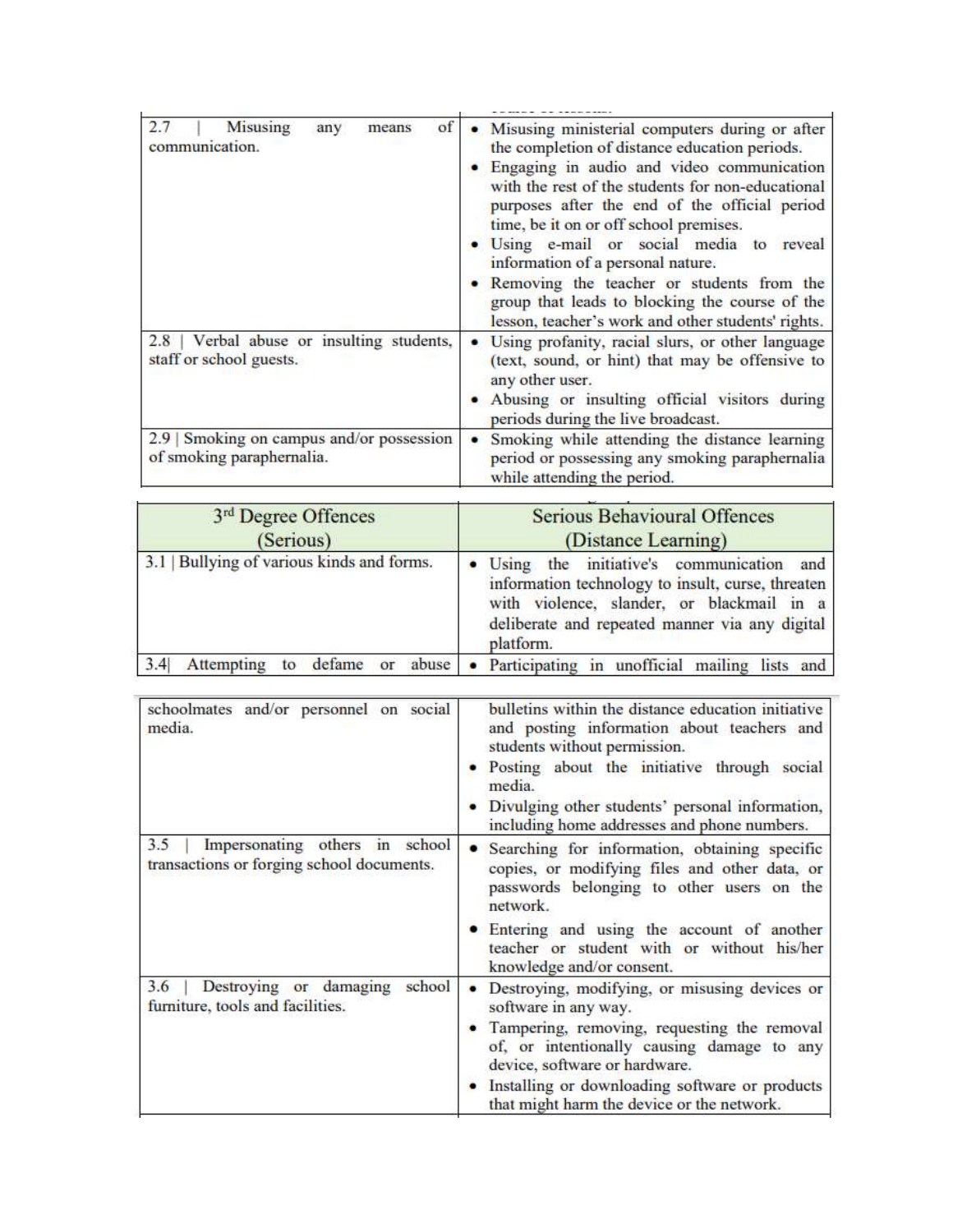| 3.10<br>Photocopying,<br>possessing,<br>publishing and circulating images of<br>school personnel and students without<br>their permission. | • Using any camera (available as part of or as an<br>add-on to certain devices) for personal use,<br>and/or sharing photos or any information about<br>any of the students' parents, employees, or any<br>other person without their explicit consent. |
|--------------------------------------------------------------------------------------------------------------------------------------------|--------------------------------------------------------------------------------------------------------------------------------------------------------------------------------------------------------------------------------------------------------|
|                                                                                                                                            | • Using educational content to photograph and<br>recording conversations between students, and<br>posting them without prior permission.                                                                                                               |

| 4 <sup>th</sup> Degree Offences                                                                                                                                   | <b>Very Serious Behavioural Offences</b>                                                                                                                                                                                                                                                                                                                                                                                                                                                                                                                                                                                                                                                                                                                                                              |
|-------------------------------------------------------------------------------------------------------------------------------------------------------------------|-------------------------------------------------------------------------------------------------------------------------------------------------------------------------------------------------------------------------------------------------------------------------------------------------------------------------------------------------------------------------------------------------------------------------------------------------------------------------------------------------------------------------------------------------------------------------------------------------------------------------------------------------------------------------------------------------------------------------------------------------------------------------------------------------------|
| (Very Serious)                                                                                                                                                    | (Distance Learning)                                                                                                                                                                                                                                                                                                                                                                                                                                                                                                                                                                                                                                                                                                                                                                                   |
| 4.1   Using any means of communication or<br>social media for illegal or immoral<br>purposes, or to harm an educational<br>institution, its employees, or others. | Creating or opening hyperlinks or<br>any<br>associated files unless they are sent from a<br>trusted source.<br>Using montage software that can produce<br>unreal and fake content and circulating it on<br>social media.<br>Using the network to develop programs that<br>harass users or to penetrate or destroy other<br>people's accounts and devices.<br>Establishing networks or network connections<br>to make live communications including audio<br>or video (relay chat) without prior formal<br>permission.<br>Publishing, creating, exchanging or promoting<br>malicious or suspicious software.<br>Inundating e-mail accounts or applications used<br>for distance education with high electronic data<br>flow, stopping it them working, disabling them<br>or destroying their contents. |

| • Intentionally capturing or intercepting any<br>communication without authorisation through<br>the information network used for distance |
|-------------------------------------------------------------------------------------------------------------------------------------------|
| education.                                                                                                                                |

## **PROCEDURES FOR DEALING WITH OFFENCES**

- The following levelled procedures shall be taken, and the deduction of behaviour grades shall be calculated in the event of committing various offences during distance learning, taking into account the detailed instructions and procedures mentioned in the Behaviour Management Policy in public education institutions, and also taking into account the detailed instructions mentioned in the section of procedures for dealing with offences, both according to the degree of the offence that is mentioned in detail in the student Behavior Management Policy.
- Cases will be presented within the competences of the behavior management committee, and accordingly, the necessary decisions are taken according to the Behaviour Management Policy in public education institutions (Ministerial Decree No. 851 of 2018).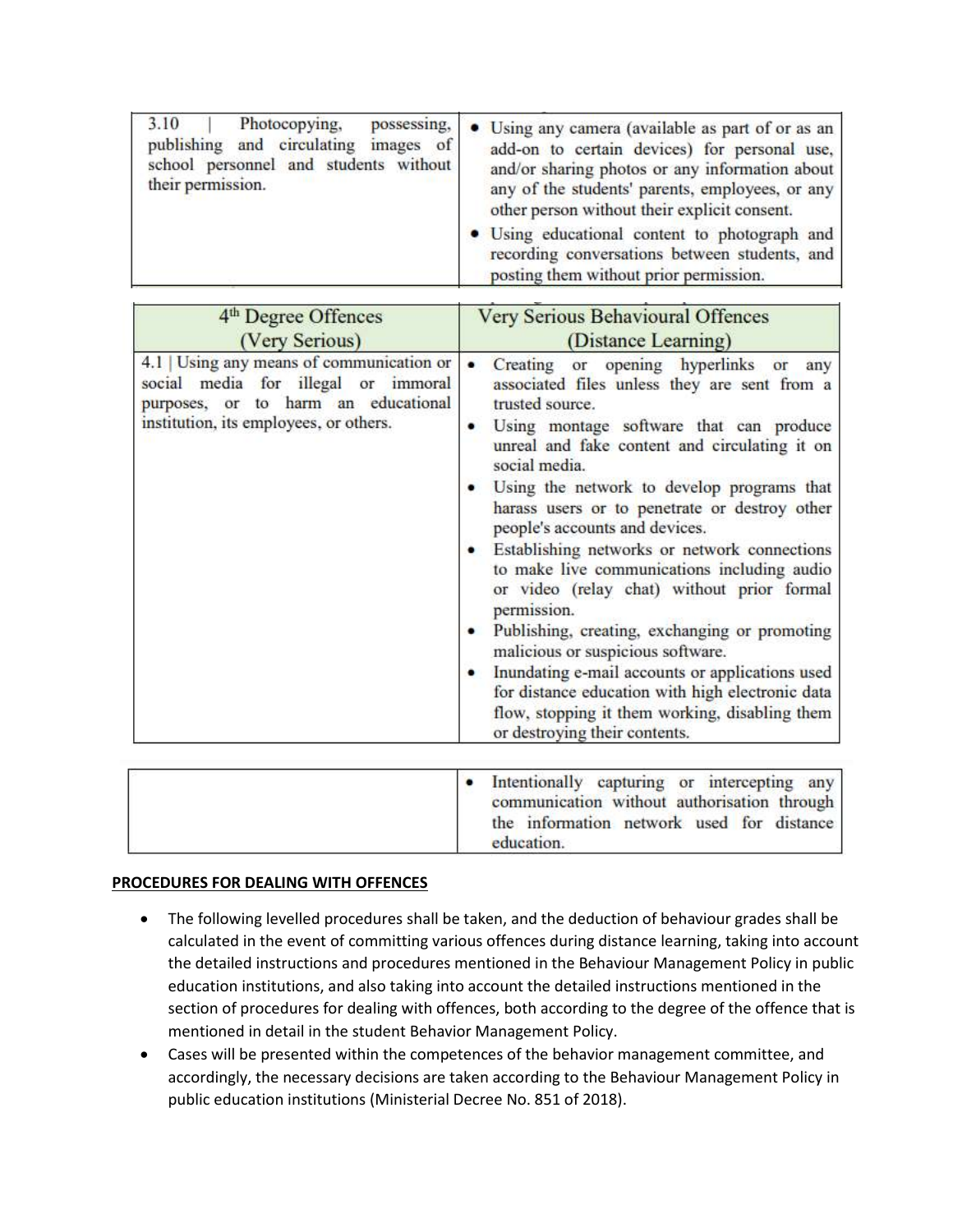- In the event that a student with special educational needs or of determination commits a behavioural offence during distance learning, the School Behaviour Management Committee and the school support team shall coordinate with each other and with the special education support centre to study the behaviour of the student to determine the relationship between the offence and the disability, and then apply the same measures mentioned in the 2018 Student Behaviour Management Policy.
- Any breach of these rules (third and fourth-degree offences) may lead to procedures ranging from withdrawing the user's right to log-in or monitoring the use of the service or terminating his/her use of the service or both with retroactive effect. In some cases, it may lead to facing criminal charges, and there will be disciplinary procedures in case of breaching these conditions and rules.

## **Attendance, Absence and Dismissal:**

The procedure and measures for calculating attendance and absences, excused or unexcused, are subject to the laws and regulations issued in this regard.

Fraud and Violation of the Exam Regulations: Cheating offences are subject to the laws and regulations issued in this regard.

## **Roles and responsibilities of stakeholders:**

## **School Administration:**

- Form a student behavior management committee, approve all of its official actions as specified in the official policy, and deal with all offences through it, and also activate the initiative's plans and programs.
- Ensure that teachers' accounts are activated on educational platforms, regardless of whether they are or are not from the Ministry staff. Follow-up on teachers' execution of the allocated periods according to the set schedule and ensure that the teacher uses professional language during broadcasting.
- Prepare alternative plans to cope with any challenges that may arise when implementing the initiative, especially regarding the absence of teachers.
- Ensure the quality of the activities and educational materials provided to students in the virtual school.
- Instruct students to log-in the training platform to see how to practise interactive distance learning lessons.
- Prepare schedules for the distance education periods according to the methodology that has been sent from the school operations.
- Ensure that all students have tablets to enable distance learning.
- Coordinate with the technical support team to solve and avoid any technical issues that may disrupt distance learning.
- Monitor the impact of training on teachers and their readiness for distance learning.
- Monitor the absence and tardiness of students during the broadcasting of periods, and follow up with school administration specialized staff.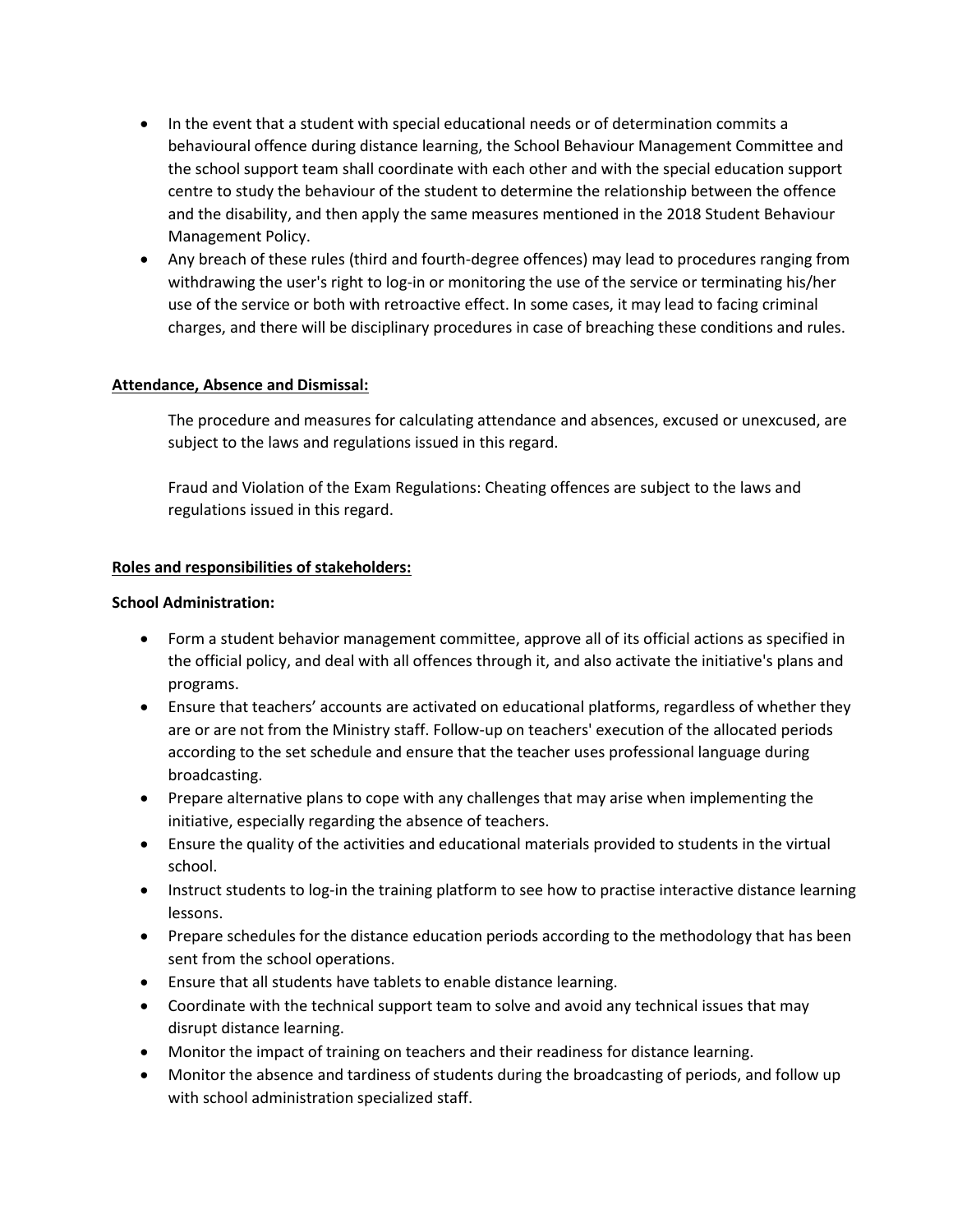- Conduct teacher / student / parent surveys on the quality of distance learning and generate improvement plans.
- Prepare and submit reports on the Distance Learning Initiative.
- Follow any instructions or guidelines for the Distance Learning Initiative issued by the Ministry of Education.

## **Parents**

- Full responsibility for the user agreement concerning the usage policy and rules in terms of: o Possessing a computer o Running officially accredited programs for distance learning o Refraining from filming or disclosing the live broadcast o Being present for guidance during the broadcasting period
- Secure environment readiness for students in their homes through the following: o Providing an adequate place and providing the Internet o Maintaining the student's overall good appearance during lessons
- Support and encourage students to practise distance education by ensuring that they attend and complete all educational activities.
- Commit to repair any damage or replace any equipment which has been lost or damaged beyond repair by their child. Value will be determined based on supporting evidence and documents, as well as the committee's decision.
- Comply with the school's decision regarding any offences committed by their child. In the event that the parent/guardian refuses to comply with the school's decisions or take responsibility for their child's offence, the matter will be submitted to the competent authorities through legal action.
- Follow any instructions or guidelines for the Distance Learning Initiative issued by the Ministry of Education.

## **Teacher**

- Use the computer provided by the Ministry in formal activities and tutorials that are compatible with distance learning program's laws and regulations.
- Ensure usage of the Internet is fully dedicated to supporting educational and research objectives and in line with the initiative's mission and objectives.
- Adhere to the rules of proper discipline and conduct in electronic communication and maintain students' personal information confidential.
- Follow any instructions or guidelines for the Distance Learning Initiative issued by the Ministry of Education.

## **Student**

- Comply with official times and dates in accordance with the regulations and laws issued by the Distance Learning Initiative.
- Keep the device completely safe after receiving it. The device is considered the responsibility of the student, who shall bear its cost in full in case of loss, theft, damage or any other reason.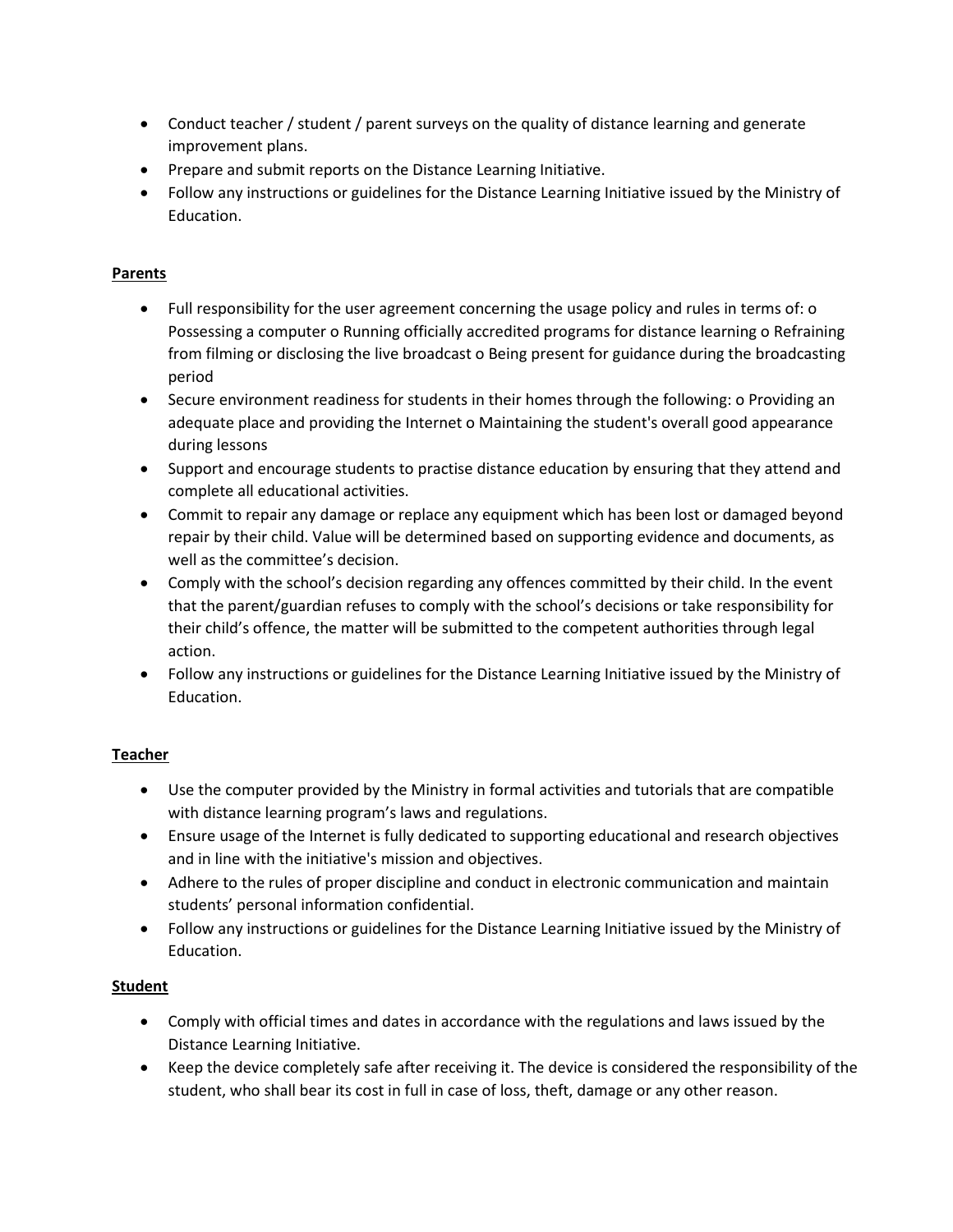- Use the computer provided by the Ministry in formal activities and tutorials that are compatible with the Distance Learning Initiative's laws and regulations.
- Adhere to all rules. Any violations will result in procedures ranging from withdrawing the user's right to log-in or monitoring the use of the service, or terminating his/her use of the service, or both, with retroactive effect.
- Follow any instructions or guidelines for the Distance Learning Initiative issued by the Ministry of Education.

## **Academic Counselor / Social Worker**

- Inform, educate, and guide students and their parents regarding the initiative's regulations.
- Educate students about the distance learning methodology and monitor students' impressions about it.
- Inform parents about their role and responsibilities in the distance learning of their children.
- Follow up on cases of offences and document them in writing and present them periodically and continuously to the behavior management committee.
- Contribute effectively to the Behavior Management Committee, as he/she is the committee's rapporteur.
- Follow up on the implementation of all recommendations received from the Behavior Management Committee and follow up with the higher authorities.
- Implement group mentoring programs through distance learning to provide students and their parents with all new developments and guidelines related to the initiative.
- Follow any instructions or guidelines of the Distance Learning Initiative issued by the Ministry of Education.

## **IT Support TEAM**

- Form the school's IT Team.
- Clarify the tasks of the school IT Team
- Participate and cooperate with the school administration and the IT Team in disseminating the culture of electronic security among the educational staff, students and parents.
- Monitor the physical environment and devices to maintain their effectiveness and ensure the use of officially approved applications and technological solutions.
- Follow up on usage reports for teachers and students and develop a plan to improve performance and quality of use.
- Follow any instructions or guidelines for the Distance Learning Initiative issued by the Ministry of Education.

## **School coordinator for Innovation and Technology (OSH Officer)**

- Develop an operational plan or initiative within the school's development plan to use technology in teaching and learning and supervise its implementation.
- Ensure that the Ministry's applications and technological solutions are used in all subjects in teaching and learning and supervise their implementation.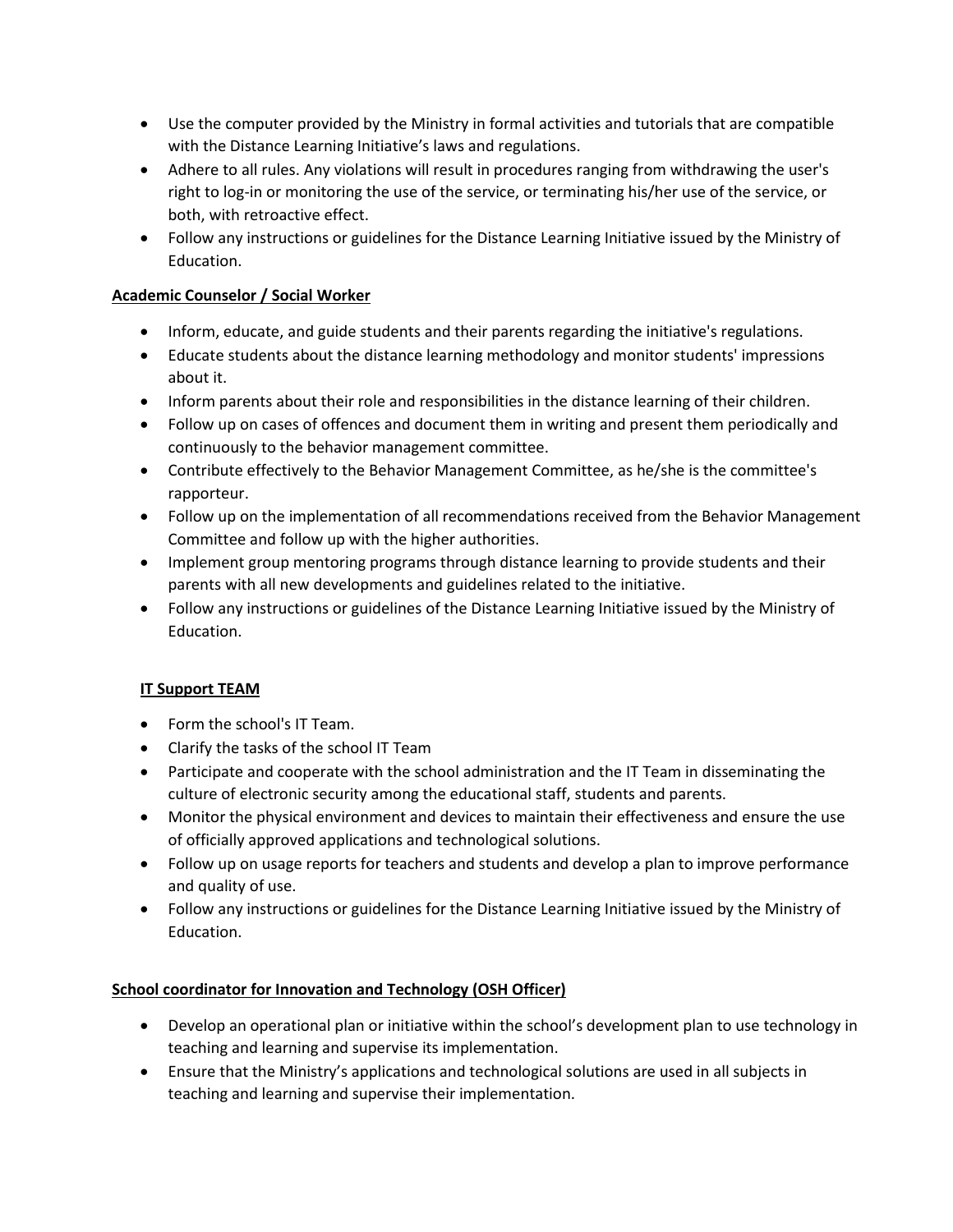- Monitor the physical environment and devices to maintain their effectiveness, limit technical difficulties, and follow up on their solutions.
- Follow any instructions or guidelines for the Distance Learning Initiative issued by the Ministry of Education.

## **Issues with student attendance during Online Learning**

- Three calls to parents on given numbers by Class Teacher or Subject Teacher.
- Log on teacher register when calls have been made.
- Send messages in the ClassDojo for individual students.
- No response reported to relevant Supervisor who will also try to call and follow-up by email.

## **Student Code Of Conduct During Distance Learning**

- Must keep their camera on during the class and mute themselves, unless the teacher asks them to unmute.
- Follow all instructions shared by the Teacher. This will include, being online at the start of each lesson, completing all tasks set, not moving lesson presentation slides, not posting inappropriate or offensive comments, etc.
- Attend all online lessons as per the time table everyday.
- Be present from the start of each lesson until the end of each lesson.
- Understand that the Ministry of Education's strict guidance does not allow anyone to take photographs of any online learning, including that of staff and other students.

## **Students Roles And Responsibilities During Distance Learning**

- Wake up in good time for the school day, have a shower, and get appropriately dressed before classes begin.
- Establish daily routines for engaging in the learning experiences.
- Identify a comfortable, quiet space at home to work effectively and successfully.
- That during online lessons, will remain attentive and keep all distractions away.
- Regularly monitor the online platform Phoenix Classroom to check for announcements and feedback from your teachers.
- Complete assignments and appear for examinations/tests with integrity and academic honesty, doing your best work.
- Students are expected to meet regular timelines, commitments, and due dates.